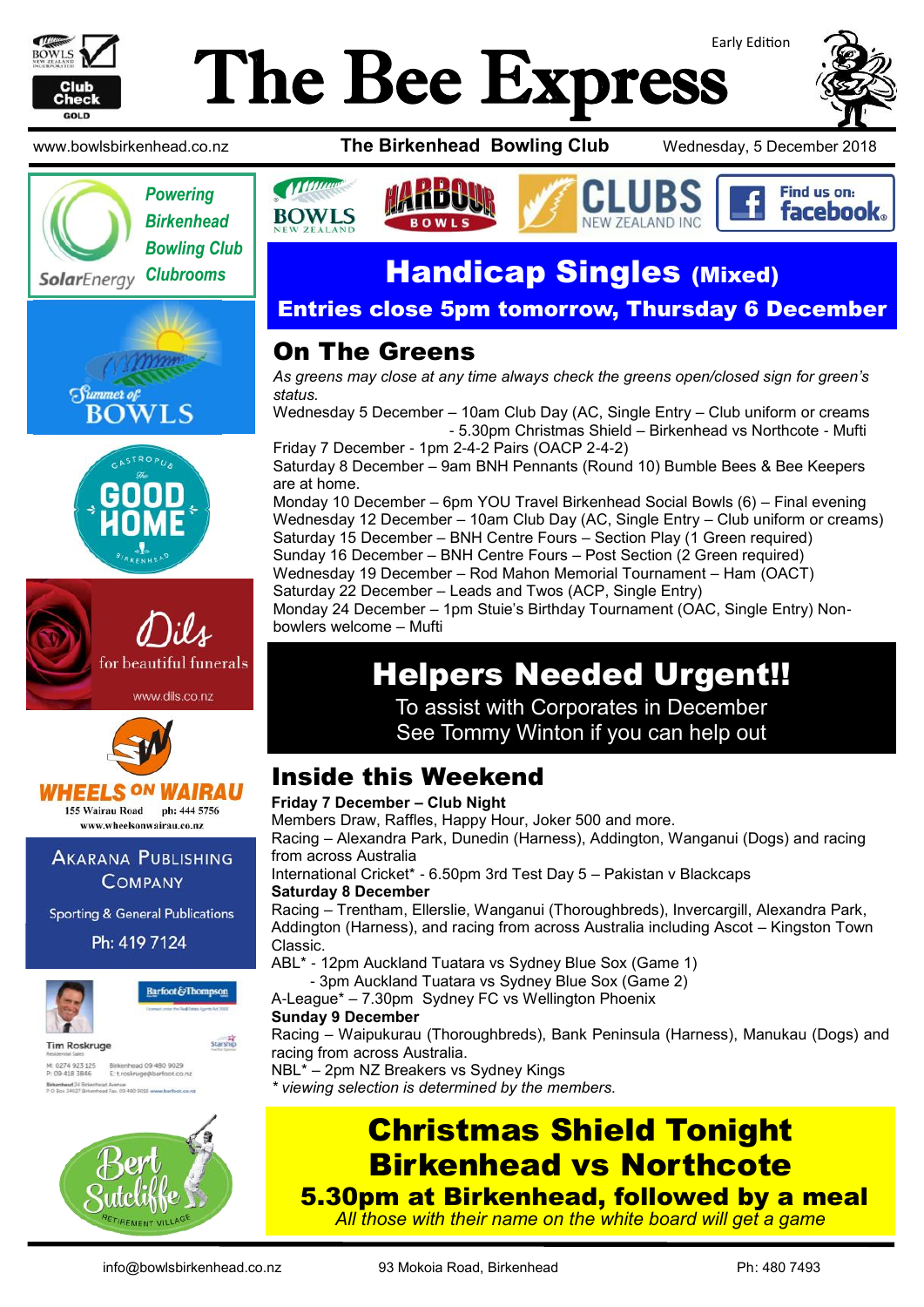www.bowlsbirkenhead.co.nz **The Birkenhead Bowling Club** Wednesday, 5 December 2018



180 Mokoia Road, Birkenhead Open: Mon - Sun 7.00am - 10.00pm









#### www.ugl.co.nz



#### **Birkenhead Licensing Trust** Investing in our community

*<u>Ommie Swart Limited</u>* 

Promotional Apparel & Products, Corporate Gifts **Customised Team & Club Uniforms** 



#### Second Thursday in the Month 7pm @ Birkenhead Bowling Club Thursday 13 December Team and Single Entry Enter on the night

#### 53rd Christmas Shield @ Birkenhead Tonight

*All players on the white board will get a game.*

Our annual tussle with Northcote now in its 53rd year.

Birkenhead will set out to defend the Shield at 5.30pm tonight, Wednesday 5 December on our home greens. Play starts at 5.30pm and is followed by prize giving and a meal. Dress is mufti, teams comprise of men's and women's teams. We would like to see as many bowlers as possible competing on the night. Players are \$5 and includes a free meal, Supporters are welcome to share in the meal at \$5 per person, both are payable on the night. There will be both the members draw (\$290) and Joker 500 tonight along with meat raffles and of course there will be the ham raffles on sale available at the bar.

### Centre Events Closing Dates

Upcoming closing dates with club secretaries for Centre events: BNH Centre Pairs - Sunday 16th December 2018 BNH Master's Pairs - Sunday 16th December 2018

#### Weekend Round Up

Friday midday the sun was out and the first corporate of the festive season was about to bowl off, all 60 of them. The Club was looking good outside and in. Joseph Korkis had decorated inside the Club the previous day and it sure is Christmassy. The corporate got away under the watchful eye of Tommy Winton and his band of helpers. After a couple of hours bowling and just general good times they sat down to on a fine meal prepared by Bernie Hall. Reports back are all good, they really enjoyed themselves.

Saturday and the field was set for Super Saturday with all four pennants sides at home in the morning followed by a sausage sizzle at lunch and then onto the Stinger 200 with its \$250 jackpot. The centre pulled the pin on the pennants at 6.30am and our greens closed due to the expected weather that was forecast forcing the cancellation of the sausage sizzle and the Stinger 200. The rain finally came about 5.30pm Saturday evening, Murphy's law.

Sunday and yes, a reasonable day for the first of our two ham tournaments (the other being the Rod Mahon Memorial 19 December). No four winners, two three and a half winners and a few three winners. First place went to Geoffrey Eskridge, his father and some other dude from Central Bowling Club, all taking home a ham for their efforts.

Monday and YOU Travel Birkenhead Social Bowls was struck by the weather and closed greens, but the evening went ahead with the teams enjoying the raffles, a meal and the prize giving after the winners were decided drawing ends and points and wrong biases (in support of Hospice).

#### Handicap Singles Closes Tomorrow

Entry is now open for the rescheduled Handicap Singles. All entrants in the previous cancelled draw must re-enter themselves. A new draw will be held after entries close 5pm Thursday 6 December.

Play in each round is by mutual agreement between the players and must be completed and the result lodged with the controlling body by the date scheduled on the entry sheet.

### No Coaching This Monday

There will be no coaching on Monday 10th December, as both coaches are playing in extended bowls tournament elsewhere.

The last coaching session of the year will take place on Monday the 17th December.



## **TAB at Birkenhead Bowling Club.**

The Birkenhead Bowling Club is committed to promoting responsible gambling.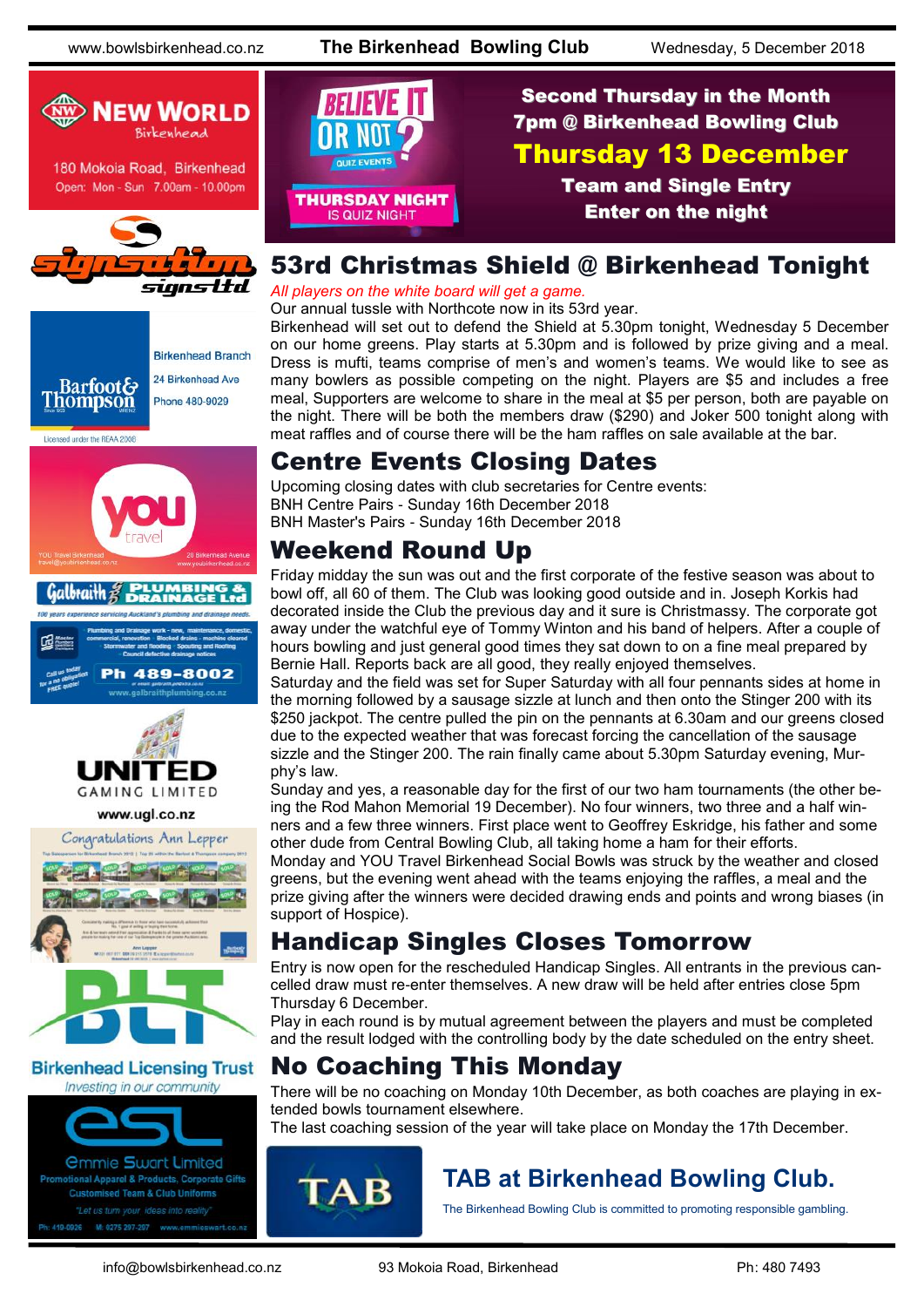

Design & Manufacture **High Quality Durable** Whitehoards Noticeboards **Educational Furniture** Over 25 years New Zealand made





www.e-move.co.nz



**ASBESTOS MANAGEMENT PLANS** 



BIRKENHEAD Recreation Drive PH: 418 2424 Proudly Supporting Bowls Birkenhead

www.birkenheadrsa.com



www.dils.co.nz





www.wheelsonwairau.co.nz

#### **AKARANA PUBLISHING COMPANY**

**Sporting & General Publications** Ph: 419 7124



# Kids Christmas Party

#### 10am this coming Sunday

#### Bowls Revolution Takes Hold

*Reproduced form Bowls New Zealand website.*

The inaugural Bowls3Five televised league has exceeded Mark Cameron's expectations and the Bowls New Zealand CEO is already looking at potentially expanding next year's competition.

The six-week league culminated at the New Lynn Bowling Club in Auckland on Wednesday night (November 28), with the Point Chevalier Pirates dramatically beating the Gore Rams on a tie-breaker end to win the maiden title.

"Perfect, that's exactly what we wanted to deliver for this sport," Cameron said shortly after Alex Reed's championship-winning bowl.

"Bowls3Five was about delivering the sport to a wider audience…and I think that's what we've delivered.

"To show the sport of bowls to an audience that's probably familiar with it as the sport their grandparents play, but actually it's a sport they can play as well."

Mark Cameron has thanked SKY Sport for taking "the risk to show this sport" and has been encouraged by their feedback during the competition.

"Their words about round four were 'pleasantly surprised', which I take as a very positive statement.

"Ratings came through for the first five weeks and they're way up on previous bowls competitions."

Cameron is hopeful the partnership with SKY Sport will continue so they can look at developing the Bowls3Five televised league in year two.

"Clearly we want to grow this.

"If we can get a couple more clubs and a few more nights that'd be great, without over doing it."

Even without expansion there will be one new club in the league in 2019, with the Woodend Jets relegated after finishing last in the six-team competition.

There will be a national Bowls3Five interclub in March and April next year to find what team will replace Woodend.

Mark Cameron was aiming to have 50-60 clubs take up the format in year one, but has underestimated its popularity.

"A lot of our clubs have adopted the Bowls3Five brand and format for business house and social competitions, which is just fantastic.

"We've got about 150-160 clubs, who, over the summer, are going to fight out for that one spot in next year's competition."

Bowls New Zealand's CEO has also reserved special thanks for the players, especially those from the four non-Auckland clubs.

"They're taking annual leave to play in a bowls tournament for the benefit of bowls," Cameron said.

"The prizemoney was nice but I'm sure it wasn't enough to cover annual leave."



0274 923 125 AH 09 418 3846 t.roskruge@barfoot.co.nz Office 09 480 9029 | barfoot.co.nz

#### **Barfoot&Thompson**